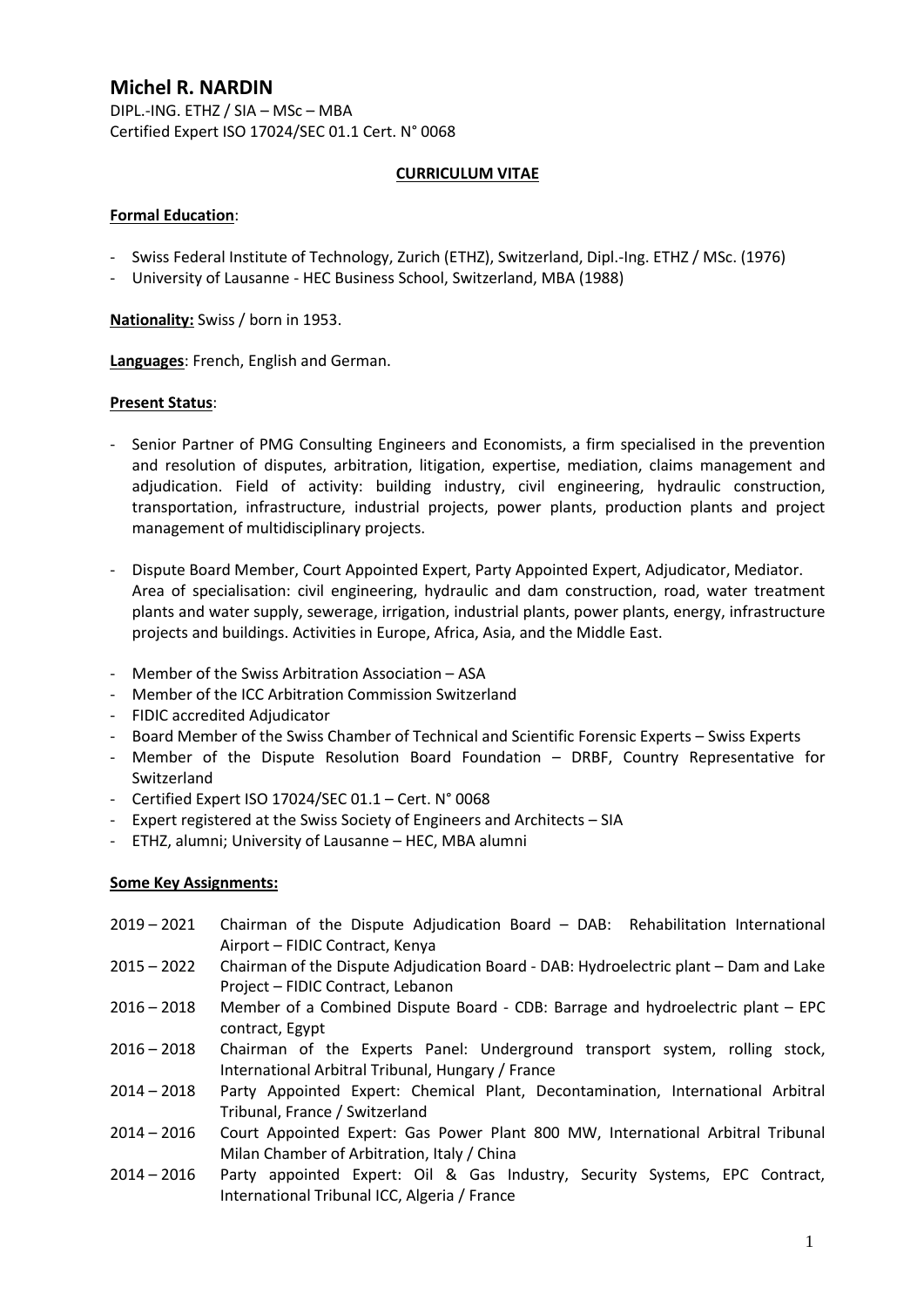| $2012 - 2013$ | Expert appointed by the ICC: Desalination Complex and Power Plant 300 MW, EPC<br>Contract, Algeria / Japan                                                   |
|---------------|--------------------------------------------------------------------------------------------------------------------------------------------------------------|
| $2011 - 2013$ | Court Appointed Expert: Shopping and Leisure Mall (50,000 sqm GLA), International<br>Arbitral Tribunal ICC, Turkey / Netherlands                             |
| $2011 - 2014$ | Member of a Dispute Adjudication Board - DAB: Road construction, infrastructures and<br>bridges - FIDIC Contract, Mozambique                                 |
| $2010 - 2012$ | Chairman of the Dispute Adjudication Board - DAB: Irrigation project, dam, canals,<br>retention basins and hydraulic structures - FIDIC Contract, Mali       |
| $2010 - 2012$ | Court Appointed Expert: Rock wool production plant, International Arbitral Tribunal<br>ICC, Kazakhstan / Germany                                             |
| $2010 - 2012$ | Chairman of the Experts Panel: Industrial plant, turnkey construction, International<br>Arbitral Tribunal ICC, Turkey / Germany                              |
| $2008 - 2014$ | Member of a Dispute Adjudication Board / DAB: Barwa City Project, turnkey<br>construction of a new city - FIDIC Contract, Doha, Qatar                        |
| 2009 - 2010   | Court Appointed Expert: Real estate development, turnkey contract, International<br>Arbitral Tribunal ICC, Eritrea / Qatar                                   |
| 2009 - 2010   | Party appointed Expert: Residential complex, appraisal of extension of time (EOT) and<br>associated costs, International Arbitral Tribunal, Romania / France |
| 2009          | Court Appointed Expert: Residential complex, structure deformation, Tribunal<br>cantonal, Lausanne, Switzerland                                              |
| 2008 - 2009   | Expert Consultant: Silicon plant, contract management, turnkey contractual packages,<br>Qatar                                                                |
| 2006 - 2008   | Court Appointed Expert: Underground transport system, rolling stock, International<br>Arbitral Tribunal ICC, France / Germany.                               |
| 2008          | Mediator: Underground commercial centre, extension of time (EOT) and associated<br>costs, Geneva, Switzerland                                                |
| 2008          | Court Appointed Expert: Rupture of high-pressure system, penal claim, "Juge<br>d'instruction de l'Arrondissement de Lausanne", Switzerland                   |
| 2008          | Adjudicator: Residential complex, claims for additional costs, Fribourg, Switzerland.                                                                        |
| 2008          | Expert Consultant: Road construction, claims management and expert opinion - FIDIC<br>Contract, Mauritania / Brazil                                          |
| 2006          | Court Appointed Expert: Industrial plant, appraisal of co-generation and steam<br>production, International Arbitral Tribunal ICC, France / Belgium          |
| 2006 - 2007   | Court Appointed Expert: Industrial plant, Tribunal Cantonal, Lausanne, Switzerland.                                                                          |
| $2006 - 2009$ | Party appointed Expert: Research and Development Centre, claims management and<br>expert's assessment, Geneva, Switzerland                                   |
| 2006 - 2007   | Expert Consultant: Underground junction and motorway tunnel, claims management -<br>FIDIC Contract, Slovenia                                                 |
| 2006          | Expert Consultant: Pumping station 190 MW and pressure piping, claims management,<br>Algeria / Spain                                                         |
| 2005          | Expert Consultant: Motorway tunnel, claims management - FIDIC Contract, Slovenia                                                                             |

#### **Past Professional Experience**:

Over 40 years of experience as consulting/professional engineer and as contractor. Activities in largescale international construction projects (hydraulic and dam construction, wastewater treatment plants, sewerage systems, water supply, buildings, infrastructures, concrete and steel structures, power plants, industrial plants, etc.) in Europe, Africa, Asia and the Middle East.

Since 2005 Senior Partner of PMG Consulting Engineers and Economists. Dispute Board Member, Expert, Adjudicator, Mediator, specialized in the prevention and resolution of disputes.